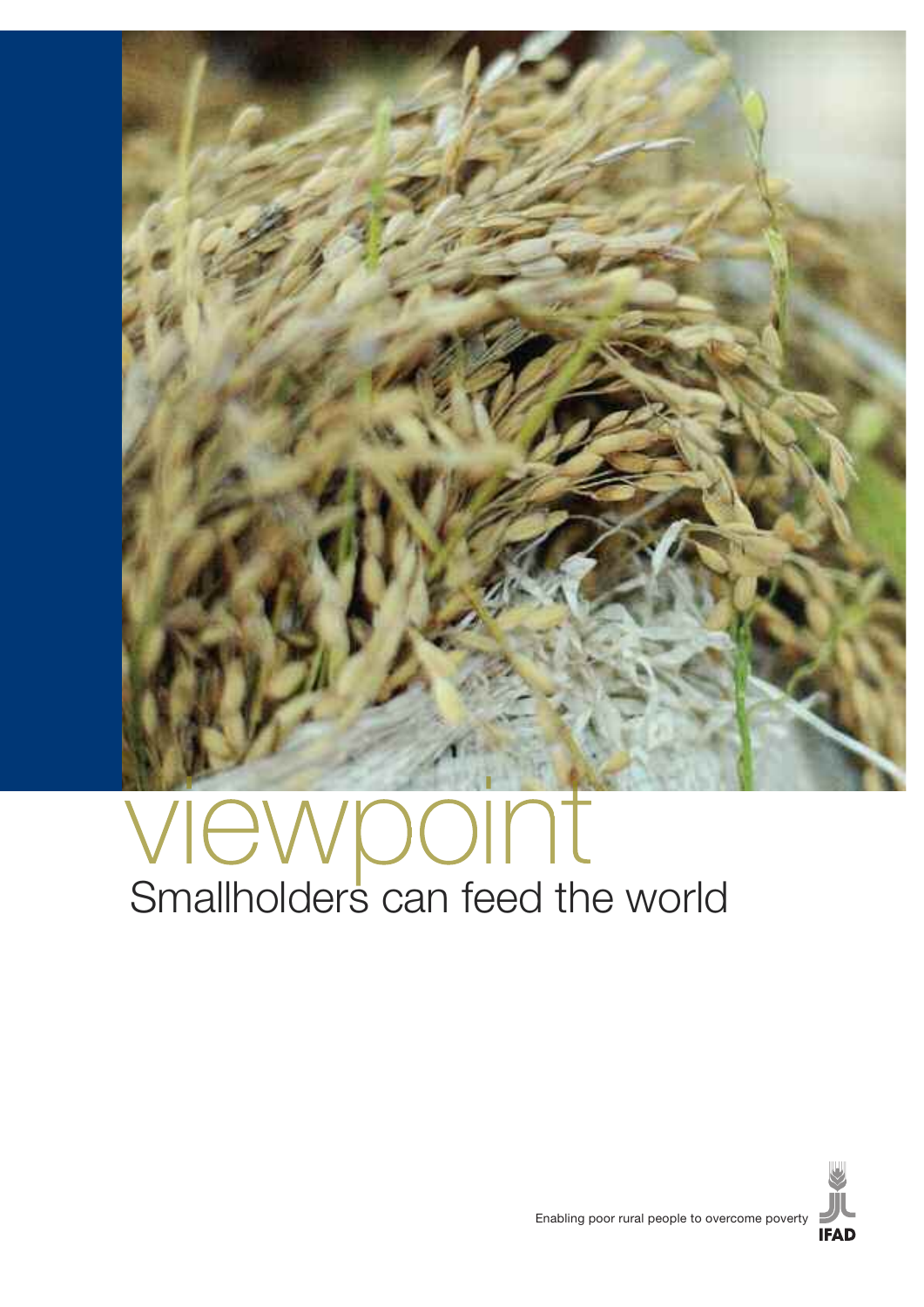## Smallholders can feed the world

On previously barren land in the Egyptian desert, Ahmad Abdelmunem Al-Far and his fellow farmers are showing how market-oriented agriculture can transform lives and move people out of poverty.

Ahmad has a degree in agricultural engineering from Cairo University, but like many other Egyptian graduates, he was unable to find work in his profession after graduation. After years of being unemployed, except for occasional work in a garage or as a waiter, he responded to an announcement offering farming opportunities to unemployed graduates.

After joining an IFAD-supported project, Ahmad received a plot of 2.1 hectares of newly reclaimed desert. The project introduced a credit fund, systems for sewage and refuse disposal, and drip irrigation. It also trained the farmers in crop and livestock production and in sustainable water and land management techniques.

Ahmad began cultivating fava beans, onions, green peppers, tomatoes and potatoes. He and his wife also bought cowsfor meat, cheese, butter, ghee, yogurt and fresh milk. And they planted oranges, which have become a cash crop. In 2008, they produced 40,000 tons.

The project helped the farmers develop direct links with exporters and major buyers in the domestic market. The 36,000 participating farmers now supply fresh oranges and authentic mozzarella cheese to the resorts of Egypt's Sharm-el-Sheikh. They export sweet peppers and sun-dried tomatoes to Italy and the United States, peanuts to Germany and Switzerland, and raisins, artichokes, apricots, peaches and potatoes to a variety of European countries.

Perhaps their most impressive contract is with Heinz, which now buys more than 6,000 tons of tomatoes each year from 300 project farms. Heinz provides the farmers with seeds and guarantees to buy half their harvest at an agreed price. If the farmers cannot sell the remaining tomatoes in the domestic market, Heinz is committed to buying them, too.

## With support comes success

This remarkable success story is proof that smallholder farmers can be part of the solution to global food security, helping to feed the world. But they cannot do it alone. What they need is that rich and poor countries alike invest in and support agricultural and rural development, creating the conditions to move poor rural people out of subsistence farming and into the marketplace.

There are some 500 million smallholder farms worldwide; more than 2 billion people depend on them for their livelihoods. These small farms produce about 80 per cent of the food consumed in Asia and sub-Saharan Africa.

In my many years of working in agriculture and rural development, two things have become increasingly evident. The first is that farming at any scale is a business, and smallholders and producers must be treated as entrepreneurs. The second is that businesses need clear linkages along the value chain, from production to processing, marketing and, ultimately, to consumption. When these links are in place, wonderful things begin to happen.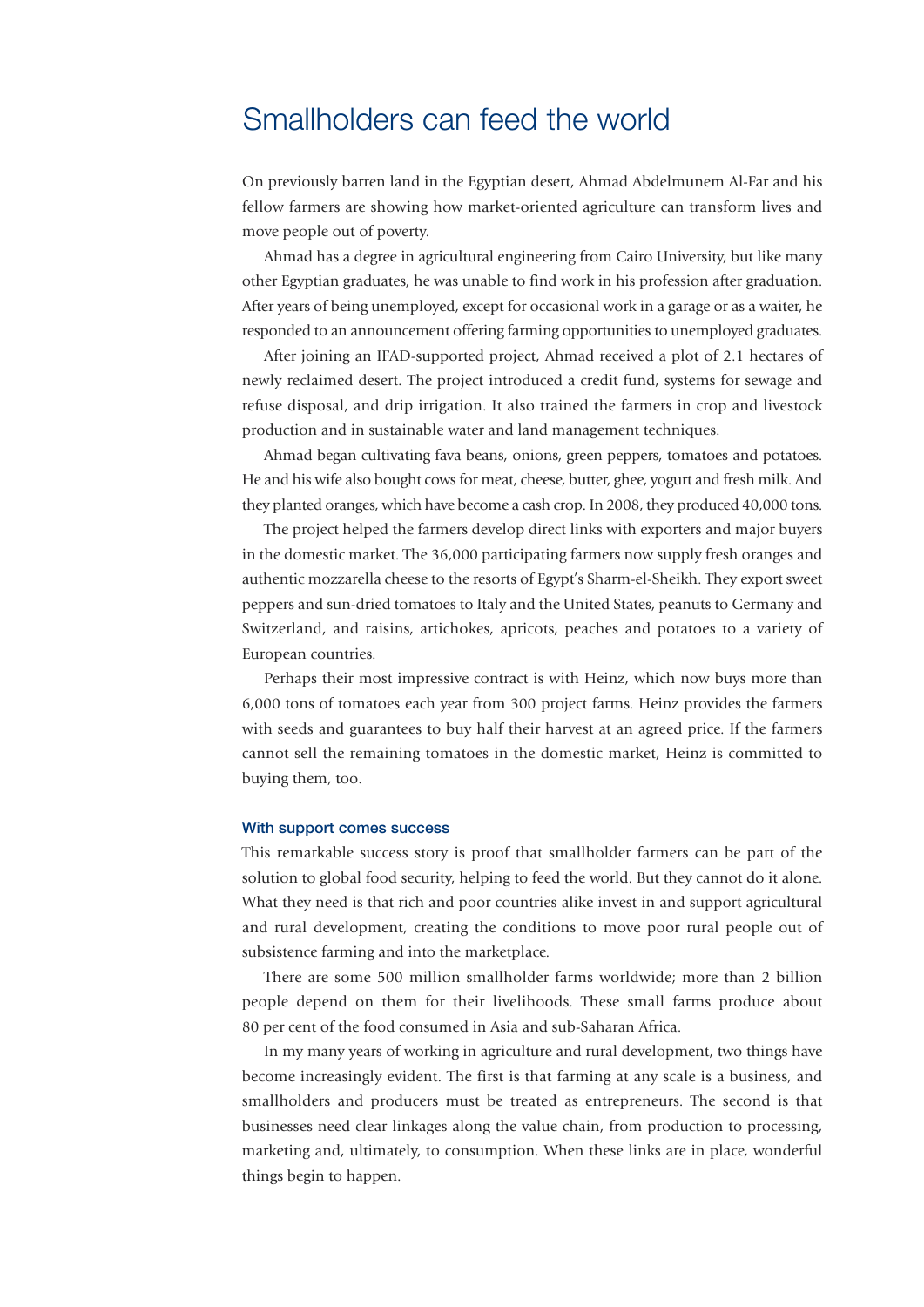During my travels around the world, I have met dozens of people like Ahmad – people whose lives have been turned around with a little bit of help through various forms of empowerment. The story is the same everywhere. In country after country, through IFAD-supported projects, the lives of entire communities have been transformed.

For example, let us take the case of Elysée Nkundabagenzi of Rwanda. In her community, where people were extremely poor and malnourished, she and her neighbours received small loans, goats and cows, and training in establishing kitchen gardens.

And then there's Esther Siakanede in Zambia, where a smallholder irrigation scheme has enabled her to grow cabbages and tomatoes for the Livingstone and Kalomo markets.

There's also Pedro Tun, a smallholder farmer and president of a producers' association in Guatemala. With backing from an IFAD-supported project, association members began farming high-value crops – French beans and onions. They purchased irrigation equipment, built a new storage facility and worked with private-sector partners to get their produce to new markets.

Although the life stories and regions of the world are different in the examples mentioned, the end results are the same: increased production and productivity lead to increased income, more meals per day, new homes, and better education and health for families, and particularly for children.

In Rwanda, Elysée now produces enough vegetables and milk for her family's needs, with extra to sell at market. She can send her children to school and buy health insurance. And she has abandoned her grass hut to build a new house. In Zambia, Esther has managed to send her children to secondary school, bought four goats and a cellphone. She has also bought fertilizer for upland field crops and built a house with iron sheeting. In Guatemala, Pedro and his colleagues sell their produce to some of the biggest retailers in the world, including Walmart.

These stories, along with others I have witnessed – from smallholder coffee growers in the Dominican Republic to cassava producers in Ghana – demonstrate the power of market-oriented agriculture to generate incomes and sustainable economic growth.

But it cannot be done without the firm commitment of the many partners: governments, NGOs, civil society, the private sector, and smallholder farmers and their associations.

Smallholders and producers are not waiting for handouts. They can feed themselves, their communities and the world.

Today, let us reaffirm our commitment to these proud, resilient and productive members of society. Let's invest in rural areas to ensure that they are places where the youth of today want to live tomorrow. Places where they can build healthy and prosperous communities free from hunger and poverty. Places from which they can feed the world.

I have seen it and know it can be done. Let us put our words into action.